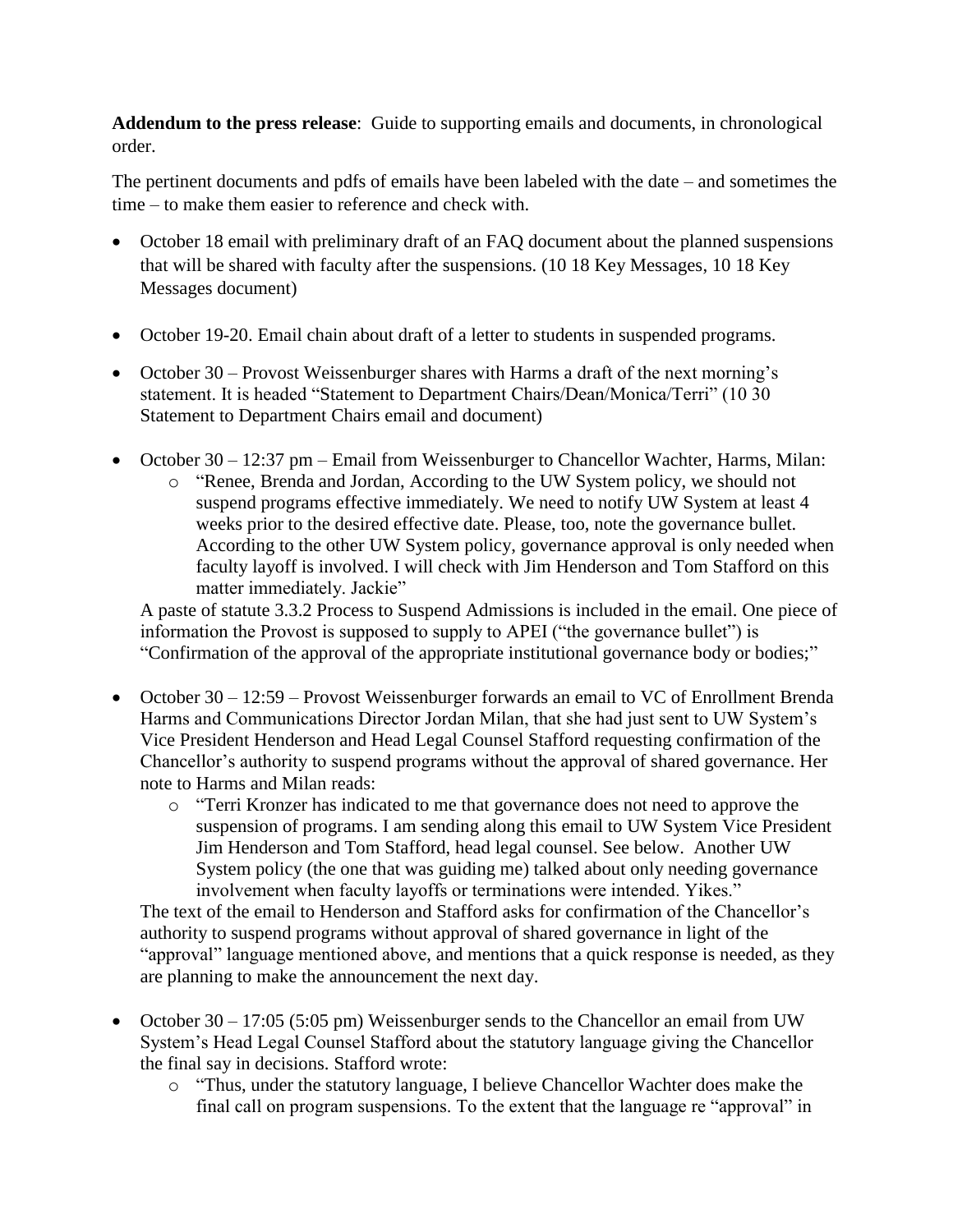SYS 102 conflicts with the statutory mandate regarding the faculty's "advisory" role in academic and educational activities like the program suspensions you reference below, the statutory language controls."

- This is immediately followed by a statement of the need for consultation with shared governance:
	- o "Have you consulted with faculty shared governance regarding the program suspensions? Both statutory sections noted above contemplate that the faculty be given an opportunity to be consulted and to advise the chancellor."
- October 30, 17:14 (5:14 pm) System VP Henderson comments on Legal Counsel Stafford's email –
	- o Well stated, Tom. Jackie, on submajors or minors, there is no role for System in the approval or suspension of those. I would recommend that you consult with faculty governance on those as well, but the decision is one that rests with the Chancellor. Jim

(Note the assumption that faculty governance should be consulted.)

- October  $31<sup>st</sup>$ , 8 am. Department chairs and other personnel are informed at a meeting called the day before that programs have been suspended and no new students will be admitted to them.
- October  $31<sup>st</sup>$ , 9:17 am. Official email from the Chancellor is sent to staff and faculty. (Academic Program Changes 10 31)
- November 2 15:15 (3:15 pm) Associate Dean Monica Roth Day shares with the Provost (cc'ing others) a draft of a memo she is writing to officially inform APEI (Academic Programs and Educational Innovation) of the suspension of the majors. Her email includes previous emails between her and UW-System's Director of Academic Programs Diane Treis Rusk, who contacted Roth Day the day after the suspensions. Treis Rusk's emails reference both the lack of advance notice of suspensions to UW-System and the expectation of consultation with shared governance.
	- o "I read this in the clip sheets
		- http://www.duluthnewstribune.com/news/education/4351888-uwsdropping-multipleacademic-programs and have been getting some questions. Since we have not received any notices regarding suspension or elimination, may I assume that this story was picked up while the matter was being considered by your governance groups?"

Among other things, Treis Rusk's email includes the rules for suspending programs which Roth Day will use to write the needed memo for APEI.

• November 2 16:45 (4:45 pm) Dean Yohnk (cc'd in previous email) thanks Roth Day "for bringing this notification matter to our attention and for writing this draft document to UW System regarding recently-suspended programs."